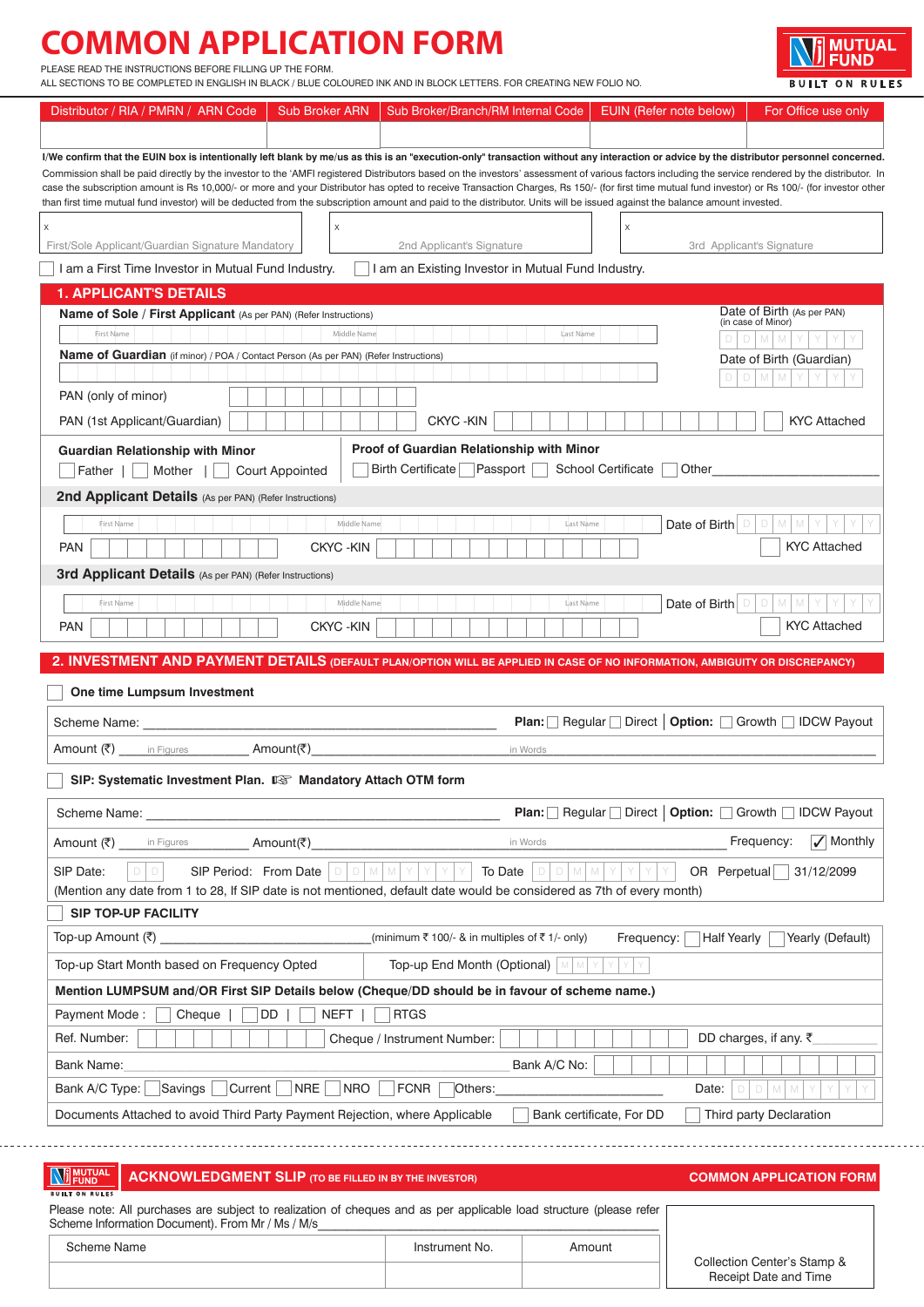|                                          |                                                                                                                                                               |                              |                                                     | Plan: Regular Direct   Option: Growth   IDCW Payout                                                                                                                                                                                                                            |                      |                                                                                                                                                                                                                                                                                                                    | Withdrawal Frequency V Monthly   |               |
|------------------------------------------|---------------------------------------------------------------------------------------------------------------------------------------------------------------|------------------------------|-----------------------------------------------------|--------------------------------------------------------------------------------------------------------------------------------------------------------------------------------------------------------------------------------------------------------------------------------|----------------------|--------------------------------------------------------------------------------------------------------------------------------------------------------------------------------------------------------------------------------------------------------------------------------------------------------------------|----------------------------------|---------------|
|                                          | SWP Amount:                                                                                                                                                   |                              | (Minimum ₹500/- and in multiple of ₹1/- thereafter) |                                                                                                                                                                                                                                                                                |                      |                                                                                                                                                                                                                                                                                                                    |                                  |               |
| SWP Date:                                | $\Box$<br>$\Box$                                                                                                                                              | SWP Period: From Date        | DDMM                                                | To Date                                                                                                                                                                                                                                                                        | $D$ M<br>M<br>D      |                                                                                                                                                                                                                                                                                                                    | OR Perpetual 31/12/2099          |               |
|                                          |                                                                                                                                                               |                              |                                                     |                                                                                                                                                                                                                                                                                |                      | Mention any date from 1, 5, 12 and 20 of every month. If SWP date is not mentioned, default date would be considered as 5th of every month.                                                                                                                                                                        |                                  |               |
|                                          |                                                                                                                                                               |                              |                                                     | 4. MODE OF HOLDING (In case of Demat Purchase: Mode of Holding should be same as in Demat Account)                                                                                                                                                                             |                      |                                                                                                                                                                                                                                                                                                                    |                                  |               |
| Single                                   | Joint                                                                                                                                                         | Anyone or Survivor (Default) |                                                     |                                                                                                                                                                                                                                                                                |                      |                                                                                                                                                                                                                                                                                                                    |                                  |               |
|                                          | 5. BANK ACCOUNT DETAILS (MANDATORY FOR REDEMPTION/IDCW/REFUND)                                                                                                |                              |                                                     |                                                                                                                                                                                                                                                                                |                      |                                                                                                                                                                                                                                                                                                                    |                                  |               |
|                                          | Mention the name as per bank account if different from PAN:                                                                                                   |                              |                                                     |                                                                                                                                                                                                                                                                                |                      |                                                                                                                                                                                                                                                                                                                    |                                  |               |
| Bank Name:                               |                                                                                                                                                               |                              |                                                     |                                                                                                                                                                                                                                                                                |                      |                                                                                                                                                                                                                                                                                                                    |                                  |               |
| Bank A/C No.                             |                                                                                                                                                               |                              |                                                     | A/C Type:                                                                                                                                                                                                                                                                      | Savings              | Current NRE<br><b>NRO</b>                                                                                                                                                                                                                                                                                          | FCNR                             | <b>Others</b> |
| City                                     |                                                                                                                                                               | Pin                          |                                                     | IFSC Code(11 digit)                                                                                                                                                                                                                                                            |                      | <b>MICR</b>                                                                                                                                                                                                                                                                                                        |                                  |               |
| LEI Code:                                |                                                                                                                                                               |                              | Valid up:                                           |                                                                                                                                                                                                                                                                                |                      | (Legal Entity Identifier Number is Mandatory for Redemption Transaction value of                                                                                                                                                                                                                                   |                                  |               |
|                                          |                                                                                                                                                               |                              |                                                     |                                                                                                                                                                                                                                                                                |                      | INR 50 crore and above for Non-Individual investors. refer Instruction No. 12)<br>Please ensure the name in this Common Application Form & in your bank account are the same. Please update your IFSC code & MICR Code in order to get payouts via electronic mode directly to your bank account                   |                                  |               |
|                                          | 6. CONTACT DETAILS OF SOLE/FIRST APPLICANT                                                                                                                    |                              |                                                     |                                                                                                                                                                                                                                                                                |                      |                                                                                                                                                                                                                                                                                                                    |                                  |               |
|                                          | Correspondence Address" (P.O. Box is not sufficient) Please note that your<br>address details will be updated as per your KYC records available with CKYC/KRA |                              |                                                     |                                                                                                                                                                                                                                                                                |                      | Overseas Address (Mandatory for NRI / FPI Applicants)                                                                                                                                                                                                                                                              |                                  |               |
|                                          |                                                                                                                                                               | <b>State</b>                 |                                                     |                                                                                                                                                                                                                                                                                |                      | Province                                                                                                                                                                                                                                                                                                           |                                  |               |
| City/Town                                |                                                                                                                                                               |                              |                                                     | City/Town<br>Country                                                                                                                                                                                                                                                           |                      | Zip code                                                                                                                                                                                                                                                                                                           |                                  |               |
| Country                                  |                                                                                                                                                               | Pin Code                     |                                                     |                                                                                                                                                                                                                                                                                |                      |                                                                                                                                                                                                                                                                                                                    |                                  |               |
| Tel (Res.)                               |                                                                                                                                                               |                              | Tel (Off.)                                          |                                                                                                                                                                                                                                                                                |                      | Mobile                                                                                                                                                                                                                                                                                                             |                                  |               |
| Email ID                                 |                                                                                                                                                               |                              |                                                     |                                                                                                                                                                                                                                                                                |                      |                                                                                                                                                                                                                                                                                                                    |                                  |               |
|                                          | communication in this regard to the unit holder.                                                                                                              |                              |                                                     | Email ID provided pertains to<br>□ Self □ Family Member (Note: If Email pertains to Family Member (Note: If Email pertains to Family Member please select any one)<br>□ Spouse □ Dependent Parents □ Dependent Children □ Dependent Siblings □ Guardian (for Minor Investment) |                      | If the mobile number or the email id provided herein above does not appear to be that of the unit holder's, then the AMC shall send suitable<br>Go-green initiative : Investors providing their Email ID would mandatorily receive E - Statement of Accounts in lieu of physical Statement of Accounts             |                                  |               |
|                                          | get instant transaction alerts via SMS & Email.                                                                                                               |                              |                                                     |                                                                                                                                                                                                                                                                                |                      | and the schemewise annual report or abridged summary and other statutory reports on email. Please register your Mobile No. & Email Id with us to<br>□ I wish to receive scheme wise annual report or abridged summary through Physical mode (Applicable only for investors who have not registered their email id) |                                  |               |
|                                          | 7. NOMINATION DETAILS (NOTE: NOT REQUIRED IF THE APPLICANT IS MINOR)                                                                                          |                              |                                                     |                                                                                                                                                                                                                                                                                |                      |                                                                                                                                                                                                                                                                                                                    |                                  |               |
|                                          | I/We wish to nominate.                                                                                                                                        |                              | I/We DO NOT wish to nominate                        |                                                                                                                                                                                                                                                                                |                      |                                                                                                                                                                                                                                                                                                                    |                                  |               |
|                                          |                                                                                                                                                               | PAN                          | Relationship                                        |                                                                                                                                                                                                                                                                                | If Nominee is minor* |                                                                                                                                                                                                                                                                                                                    | Date of Birth                    | Allocation    |
|                                          | Nominee Name/s                                                                                                                                                | (Optional)                   | with applicant                                      | <b>Guardian Name</b>                                                                                                                                                                                                                                                           | <b>Guardian PAN</b>  | <b>Guardian Signature</b>                                                                                                                                                                                                                                                                                          | of Minor*                        | (%)           |
|                                          |                                                                                                                                                               |                              |                                                     |                                                                                                                                                                                                                                                                                |                      |                                                                                                                                                                                                                                                                                                                    | DD/MM/YYYY                       |               |
|                                          |                                                                                                                                                               |                              |                                                     |                                                                                                                                                                                                                                                                                |                      |                                                                                                                                                                                                                                                                                                                    | DD/MM/YYYY                       |               |
|                                          |                                                                                                                                                               |                              |                                                     |                                                                                                                                                                                                                                                                                |                      |                                                                                                                                                                                                                                                                                                                    | DD/MM/YYYY                       |               |
|                                          |                                                                                                                                                               |                              |                                                     |                                                                                                                                                                                                                                                                                |                      |                                                                                                                                                                                                                                                                                                                    |                                  |               |
|                                          |                                                                                                                                                               |                              |                                                     |                                                                                                                                                                                                                                                                                |                      |                                                                                                                                                                                                                                                                                                                    |                                  | Total 100%    |
|                                          |                                                                                                                                                               |                              |                                                     | *Please attach proof of date of birth of minor like Birth Certificate, School Leaving Certificate, Passport etc.                                                                                                                                                               |                      |                                                                                                                                                                                                                                                                                                                    |                                  |               |
|                                          | <b>8. UNIT HOLDING OPTION</b>                                                                                                                                 |                              |                                                     |                                                                                                                                                                                                                                                                                |                      |                                                                                                                                                                                                                                                                                                                    |                                  |               |
|                                          | In Account Statement                                                                                                                                          |                              |                                                     |                                                                                                                                                                                                                                                                                |                      |                                                                                                                                                                                                                                                                                                                    | Enclose for Demat Option:        |               |
|                                          | Mode (Default):                                                                                                                                               | In Demat Mode: NSDL   I      | N                                                   |                                                                                                                                                                                                                                                                                |                      | Depository Participant(DP) ID(NSDL only)                                                                                                                                                                                                                                                                           | <b>Client Master List</b>        |               |
|                                          |                                                                                                                                                               | CDSL                         |                                                     |                                                                                                                                                                                                                                                                                |                      | Beneficiary Account Number(NSDL only)                                                                                                                                                                                                                                                                              | Transaction/Holding<br>Statement |               |
|                                          |                                                                                                                                                               |                              |                                                     | Note: If Demat Details mentioned, units will be allotted in Demat Mode                                                                                                                                                                                                         |                      |                                                                                                                                                                                                                                                                                                                    | <b>DIS Copy</b>                  |               |
| Sr.<br>no.<br>1.<br>2.<br>3.<br>Address: |                                                                                                                                                               |                              |                                                     |                                                                                                                                                                                                                                                                                |                      |                                                                                                                                                                                                                                                                                                                    |                                  |               |
|                                          |                                                                                                                                                               |                              |                                                     |                                                                                                                                                                                                                                                                                |                      |                                                                                                                                                                                                                                                                                                                    |                                  |               |
|                                          | <b>CHECK POINTS FOR APPLICATION</b><br>Name/s mentioned are as per PAN only                                                                                   |                              |                                                     | FATCA/CRS details provided for each applicant                                                                                                                                                                                                                                  |                      |                                                                                                                                                                                                                                                                                                                    | Nomination facility opted        |               |

Non Individual investors should attach FATCA / CRS Declaration Form UBO Declaration Form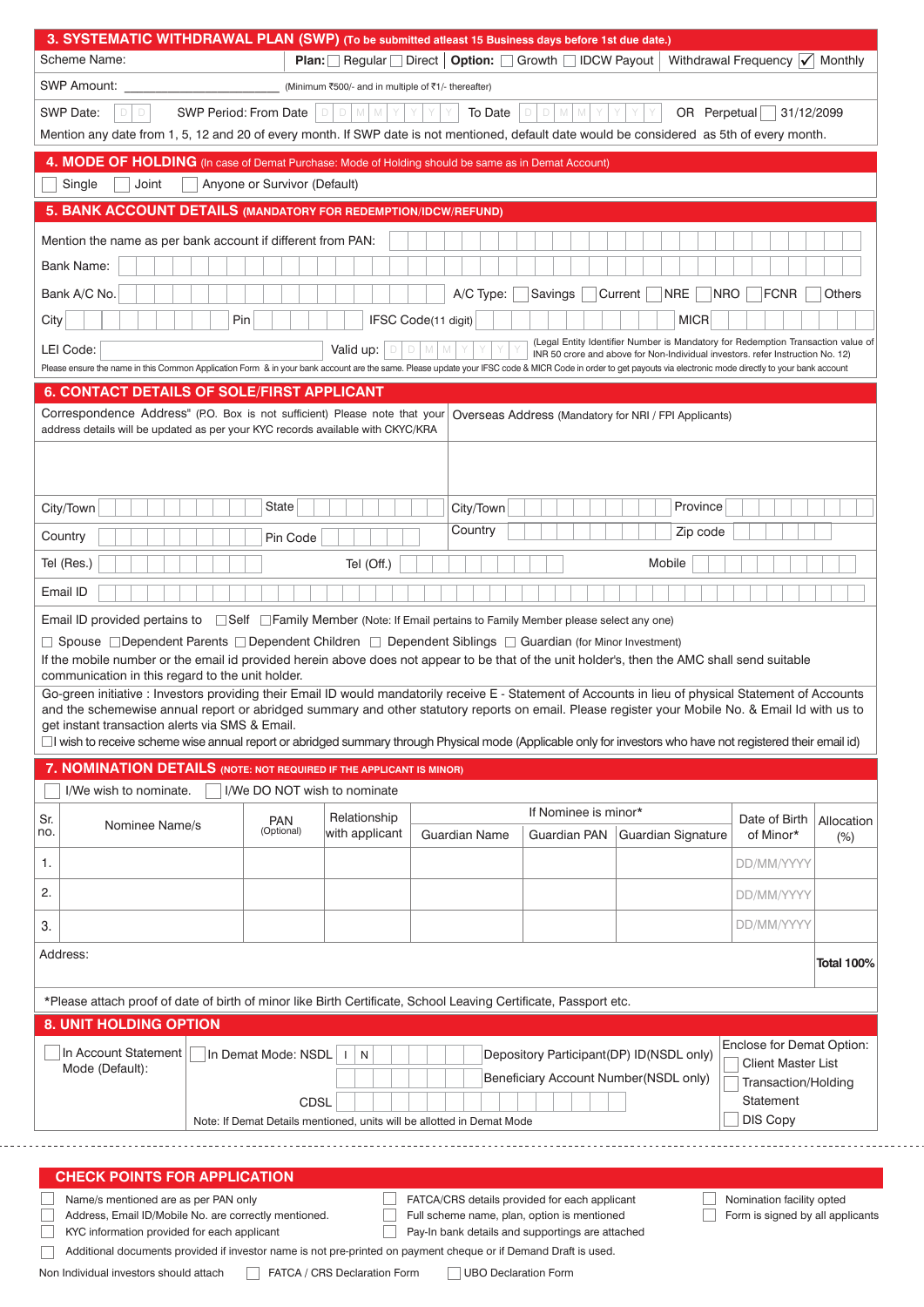| 9. KYC Details (Mandatory) :                                                                                                               |                                |                                                                                                                                                                                                                                                                                                                                                                                                                                                                                                                                                                                                                                                                                                    |                 |                                     |             |                           |                                                                                                                        |                                    |                            |                         |                     |                                            |                          |             |              |                           |        |                         |
|--------------------------------------------------------------------------------------------------------------------------------------------|--------------------------------|----------------------------------------------------------------------------------------------------------------------------------------------------------------------------------------------------------------------------------------------------------------------------------------------------------------------------------------------------------------------------------------------------------------------------------------------------------------------------------------------------------------------------------------------------------------------------------------------------------------------------------------------------------------------------------------------------|-----------------|-------------------------------------|-------------|---------------------------|------------------------------------------------------------------------------------------------------------------------|------------------------------------|----------------------------|-------------------------|---------------------|--------------------------------------------|--------------------------|-------------|--------------|---------------------------|--------|-------------------------|
| (a). Status of Sole / 1st Applicant (Please tick √)                                                                                        |                                |                                                                                                                                                                                                                                                                                                                                                                                                                                                                                                                                                                                                                                                                                                    |                 |                                     |             |                           |                                                                                                                        |                                    |                            |                         |                     |                                            |                          |             |              |                           |        |                         |
| <b>Status</b>                                                                                                                              |                                | Resident<br>Individual                                                                                                                                                                                                                                                                                                                                                                                                                                                                                                                                                                                                                                                                             | Non<br>Resident | Company                             | <b>HUF</b>  |                           | Minor<br>(Through Guardian)                                                                                            |                                    | Society   FII/FPI   PIO    |                         | Partnership<br>Firm | Proprietor                                 | <b>NPO</b>               |             | Trust        |                           |        | Other (Please Specify)  |
|                                                                                                                                            | 1st Applicant                  |                                                                                                                                                                                                                                                                                                                                                                                                                                                                                                                                                                                                                                                                                                    |                 | □                                   | □           |                           |                                                                                                                        | □                                  | $\Box$                     |                         | □                   |                                            |                          | □           | $\Box$       |                           |        |                         |
|                                                                                                                                            | 2nd Applicant<br>3rd Applicant | □<br>□                                                                                                                                                                                                                                                                                                                                                                                                                                                                                                                                                                                                                                                                                             | Ш<br>□          | $\Box$<br>□                         | $\Box$<br>П |                           | □<br>□                                                                                                                 | □<br>□                             | ⊔<br>∟<br>$\Box$<br>$\Box$ |                         | $\Box$<br>□         | □<br>$\Box$                                |                          | $\Box$<br>□ | □<br>□       |                           |        |                         |
|                                                                                                                                            | Guardian                       | П                                                                                                                                                                                                                                                                                                                                                                                                                                                                                                                                                                                                                                                                                                  |                 | П                                   |             |                           |                                                                                                                        | П                                  | П                          |                         | П                   |                                            |                          |             |              |                           |        |                         |
|                                                                                                                                            |                                | Are you a Non-Proift Organization (NPO) or Company incorporated u/s 25 (Companies Act 1956) or u/s 8 of Companies, Act, 2013: □ Yes                                                                                                                                                                                                                                                                                                                                                                                                                                                                                                                                                                |                 |                                     |             |                           |                                                                                                                        |                                    |                            |                         |                     |                                            |                          |             |              | ∣ ∣No                     |        |                         |
|                                                                                                                                            |                                | (b). Occupation Details (Please tick $\checkmark$ )                                                                                                                                                                                                                                                                                                                                                                                                                                                                                                                                                                                                                                                |                 |                                     |             |                           |                                                                                                                        |                                    |                            |                         |                     |                                            |                          |             |              |                           |        |                         |
| Status                                                                                                                                     |                                | <b>Private Sector</b><br>Service                                                                                                                                                                                                                                                                                                                                                                                                                                                                                                                                                                                                                                                                   | Service         | Public Sector Government<br>Service |             | <b>Business</b>           |                                                                                                                        | Professional Agriculturist Retired |                            |                         | Housewife           | Forex<br>Student<br>Dealer                 |                          |             |              | Other (Please Specify)    |        |                         |
|                                                                                                                                            | 1st Applicant                  |                                                                                                                                                                                                                                                                                                                                                                                                                                                                                                                                                                                                                                                                                                    |                 |                                     |             | ⊔                         | $\Box$                                                                                                                 | ⊔                                  | □                          |                         | $\Box$              | u                                          | $\overline{\phantom{a}}$ |             |              |                           |        |                         |
|                                                                                                                                            | 2nd Applicant                  | $\Box$                                                                                                                                                                                                                                                                                                                                                                                                                                                                                                                                                                                                                                                                                             | □               | □                                   |             | □                         | □                                                                                                                      | □                                  | □                          |                         | $\Box$              | □                                          | □                        |             |              |                           |        |                         |
|                                                                                                                                            | 3rd Applicant<br>Guardian      |                                                                                                                                                                                                                                                                                                                                                                                                                                                                                                                                                                                                                                                                                                    | □<br>□          | □<br>П                              |             | □<br>П                    | □                                                                                                                      | □                                  | □                          |                         | □                   |                                            | $\Box$<br>$\Box$         |             |              |                           |        |                         |
|                                                                                                                                            |                                | (c). Gross Annual Income (Please tick √)                                                                                                                                                                                                                                                                                                                                                                                                                                                                                                                                                                                                                                                           |                 |                                     |             |                           |                                                                                                                        |                                    |                            |                         |                     |                                            |                          |             |              |                           |        |                         |
| Status                                                                                                                                     |                                | Below 1 Lac                                                                                                                                                                                                                                                                                                                                                                                                                                                                                                                                                                                                                                                                                        | 1-5 Lacs        |                                     | 5-10 Lacs   |                           | 10-25 Lacs                                                                                                             |                                    | > 25 Lacs-1 Crore          |                         | $> 1$ Crore         |                                            |                          |             |              | Networth As on            |        |                         |
|                                                                                                                                            | 1st Applicant                  | E                                                                                                                                                                                                                                                                                                                                                                                                                                                                                                                                                                                                                                                                                                  |                 |                                     | $\Box$      |                           | E                                                                                                                      |                                    |                            |                         |                     | ₹                                          |                          |             |              |                           |        |                         |
|                                                                                                                                            | 2nd Applicant                  | $\Box$                                                                                                                                                                                                                                                                                                                                                                                                                                                                                                                                                                                                                                                                                             | $\Box$          |                                     | $\Box$      |                           | $\Box$                                                                                                                 |                                    | $\Box$                     |                         | $\Box$              | ₹                                          |                          |             |              |                           |        |                         |
|                                                                                                                                            | 3rd Applicant                  | П                                                                                                                                                                                                                                                                                                                                                                                                                                                                                                                                                                                                                                                                                                  | $\Box$          |                                     | П           |                           | $\Box$                                                                                                                 |                                    | П                          |                         | □                   | ₹                                          |                          |             |              |                           |        |                         |
|                                                                                                                                            | Guardian                       | $\Box$                                                                                                                                                                                                                                                                                                                                                                                                                                                                                                                                                                                                                                                                                             | П               |                                     | П           |                           | П                                                                                                                      |                                    | $\Box$                     |                         | П                   | ₹                                          |                          |             |              |                           |        |                         |
|                                                                                                                                            |                                | PEP & UBO Details (Please tick √ if applicatble)                                                                                                                                                                                                                                                                                                                                                                                                                                                                                                                                                                                                                                                   |                 |                                     |             |                           |                                                                                                                        |                                    |                            |                         |                     |                                            |                          |             |              |                           |        |                         |
|                                                                                                                                            | <b>Status</b>                  | I am politically<br>exposed person                                                                                                                                                                                                                                                                                                                                                                                                                                                                                                                                                                                                                                                                 |                 |                                     |             | mandatory UBO declaration | Is the company listed company or subsidiary of listed company<br>or controlled by listed company (if no, please attach |                                    | Foreign Exchange/Money     | <b>Changer Services</b> |                     | Farming/Gambling/Lottery/                  | Casino services          |             |              |                           |        | Money Lending / Pawning |
|                                                                                                                                            | 1st Applicant                  | $\sqcup$                                                                                                                                                                                                                                                                                                                                                                                                                                                                                                                                                                                                                                                                                           |                 |                                     |             |                           |                                                                                                                        |                                    |                            | ш                       |                     |                                            |                          |             |              |                           | $\Box$ |                         |
|                                                                                                                                            | 2nd Applicant                  | $\Box$                                                                                                                                                                                                                                                                                                                                                                                                                                                                                                                                                                                                                                                                                             |                 |                                     |             | □                         |                                                                                                                        |                                    |                            | П                       |                     |                                            | □                        |             |              |                           | □      |                         |
|                                                                                                                                            | 3rd Applicant<br>Guardian      | □                                                                                                                                                                                                                                                                                                                                                                                                                                                                                                                                                                                                                                                                                                  |                 |                                     |             | $\Box$                    |                                                                                                                        |                                    |                            | $\Box$                  |                     |                                            | □<br>П                   |             |              |                           | □      |                         |
|                                                                                                                                            |                                |                                                                                                                                                                                                                                                                                                                                                                                                                                                                                                                                                                                                                                                                                                    |                 |                                     |             | П                         |                                                                                                                        |                                    |                            |                         |                     |                                            |                          |             |              |                           |        |                         |
|                                                                                                                                            |                                | <b>10. FATCA AND CRS DETAILS:</b>                                                                                                                                                                                                                                                                                                                                                                                                                                                                                                                                                                                                                                                                  |                 |                                     |             |                           |                                                                                                                        |                                    |                            |                         |                     |                                            |                          |             |              |                           |        |                         |
|                                                                                                                                            |                                |                                                                                                                                                                                                                                                                                                                                                                                                                                                                                                                                                                                                                                                                                                    |                 | Sole/First Applicant/Guardian       |             |                           |                                                                                                                        |                                    | 2 <sup>nd</sup> Applicant  |                         |                     |                                            |                          |             |              | 3 <sup>nd</sup> Applicant |        |                         |
| Place                                                                                                                                      |                                |                                                                                                                                                                                                                                                                                                                                                                                                                                                                                                                                                                                                                                                                                                    |                 | Place                               |             |                           |                                                                                                                        |                                    | Place                      |                         |                     |                                            |                          |             |              | Place                     |        |                         |
|                                                                                                                                            | Country of Birth               |                                                                                                                                                                                                                                                                                                                                                                                                                                                                                                                                                                                                                                                                                                    |                 | Country of Birth                    |             |                           |                                                                                                                        |                                    | Country of Birth           |                         |                     |                                            |                          |             |              | Country of Birth          |        |                         |
|                                                                                                                                            | Nationality                    | Indian                                                                                                                                                                                                                                                                                                                                                                                                                                                                                                                                                                                                                                                                                             | USA             | Other                               |             |                           | Indian                                                                                                                 | <b>USA</b>                         | Other                      |                         |                     |                                            | Indian                   |             | USA          | Other                     |        |                         |
|                                                                                                                                            |                                | # Please indicate all Countries, other than India, in which you are a resident for purpose, associated Taxpayer Identification Number and it's Identification type eg. TIN etc.<br>* If TIN is not available or mentioned, please mention as: 'A' if the country does not issue TINs to its residents; 'B' & mention why you are unable to obtain a TIN; 'C' if the authorities of the country of tax residence e                                                                                                                                                                                                                                                                                  |                 |                                     |             |                           |                                                                                                                        |                                    |                            |                         |                     |                                            |                          |             |              |                           |        |                         |
|                                                                                                                                            |                                | above do not require the TIN to be disclose.<br>Sole/First Applicant/Guardian                                                                                                                                                                                                                                                                                                                                                                                                                                                                                                                                                                                                                      |                 |                                     |             |                           |                                                                                                                        | 2 <sup>nd</sup> Applicant          |                            |                         |                     |                                            |                          |             |              | 3rd Applicant             |        |                         |
|                                                                                                                                            |                                | Tax Identification                                                                                                                                                                                                                                                                                                                                                                                                                                                                                                                                                                                                                                                                                 |                 | Identification                      |             |                           |                                                                                                                        | Tax Identification                 |                            | Identification          |                     |                                            |                          |             |              | Tax Identification        |        | Identification          |
| Sr.                                                                                                                                        | Country #                      | Number                                                                                                                                                                                                                                                                                                                                                                                                                                                                                                                                                                                                                                                                                             |                 | Type/Reason*                        | Sr.         | Country #                 |                                                                                                                        | Number                             |                            | Type/Reason*            | Sr.                 | Country #<br>Number                        |                          |             | Type/Reason* |                           |        |                         |
| 1.                                                                                                                                         |                                |                                                                                                                                                                                                                                                                                                                                                                                                                                                                                                                                                                                                                                                                                                    |                 |                                     | 1           |                           |                                                                                                                        |                                    |                            |                         | 1                   |                                            |                          |             |              |                           |        |                         |
| $\overline{c}$                                                                                                                             |                                |                                                                                                                                                                                                                                                                                                                                                                                                                                                                                                                                                                                                                                                                                                    |                 |                                     | 2           |                           |                                                                                                                        |                                    |                            |                         | 2                   |                                            |                          |             |              |                           |        |                         |
| 3                                                                                                                                          |                                |                                                                                                                                                                                                                                                                                                                                                                                                                                                                                                                                                                                                                                                                                                    |                 |                                     | 3           |                           |                                                                                                                        |                                    |                            |                         | 3                   |                                            |                          |             |              |                           |        |                         |
|                                                                                                                                            |                                | 11. POWER OF ATTORNEY (POA) HOLDER DETAILS                                                                                                                                                                                                                                                                                                                                                                                                                                                                                                                                                                                                                                                         |                 |                                     |             |                           |                                                                                                                        |                                    |                            |                         |                     |                                            |                          |             |              | <b>PAN NO.</b>            |        |                         |
|                                                                                                                                            |                                | First Applicant POA Name                                                                                                                                                                                                                                                                                                                                                                                                                                                                                                                                                                                                                                                                           |                 |                                     |             |                           |                                                                                                                        |                                    |                            |                         |                     |                                            |                          |             |              |                           |        |                         |
|                                                                                                                                            |                                | Second Applicant POA Name                                                                                                                                                                                                                                                                                                                                                                                                                                                                                                                                                                                                                                                                          |                 |                                     |             |                           |                                                                                                                        |                                    |                            |                         |                     |                                            |                          |             |              |                           |        |                         |
|                                                                                                                                            |                                | Third Applicant POA Name                                                                                                                                                                                                                                                                                                                                                                                                                                                                                                                                                                                                                                                                           |                 |                                     |             |                           |                                                                                                                        |                                    |                            |                         |                     |                                            |                          |             |              |                           |        |                         |
|                                                                                                                                            |                                | 12. DECLARATION & SIGNATURES (APPLICANTS MUST SIGN AS PER MODE OF HOLDING)                                                                                                                                                                                                                                                                                                                                                                                                                                                                                                                                                                                                                         |                 |                                     |             |                           |                                                                                                                        |                                    |                            |                         |                     |                                            |                          |             |              |                           |        |                         |
|                                                                                                                                            |                                | Direct Plan investors: I/ We have invested in the Scheme(s) of your Mutual Fund under Direct Plan, I/We hereby give you my/our consent to share/ provide the transactions data feed/ portfolio holdings/ NAV etc. in respect o<br>mentioned Mutual Fund Distributor / SEBI-Registered Investment Adviser. Declaration by NRI/PIO: I / We hereby confirm that NJ Asset Management Private Limited ("NJAMC") / NJ Mutual Fund ("NJMF") has not communicated in any                                                                                                                                                                                                                                   |                 |                                     |             |                           |                                                                                                                        |                                    |                            |                         |                     |                                            |                          |             |              |                           |        |                         |
|                                                                                                                                            |                                | have based on my / our own discretion applied / invested in the schemes of NJMF. (We are aware that NJAMC / NJMF have neither filed any of its constitution / scheme related documents nor registered its Units in any jurisdi<br>confirm that my/our application is in compliance with applicable Indian and foreign laws and 1 am /we are not prohibited from accessing capital markets under any order/ruling/judgment etc. of any jurisdiction / regulation.<br>transactions and redeem any investments, at their sole discretion and as they may deem fit without assigning any reason thereto. I/We hereby authorize NJAMC / NJMF, its employees, its agents, its Registrar to disclose, sha |                 |                                     |             |                           |                                                                                                                        |                                    |                            |                         |                     |                                            |                          |             |              |                           |        |                         |
|                                                                                                                                            |                                | me/us and/or any part of it including the changes/updates that may be provided by me/us to its agents, third party service providers, SEBI registered intermediaries for the purposes of any Indian or foreign statutory, regu                                                                                                                                                                                                                                                                                                                                                                                                                                                                     |                 |                                     |             |                           |                                                                                                                        |                                    |                            |                         |                     |                                            |                          |             |              |                           |        |                         |
|                                                                                                                                            |                                | to me/us. I/ We hereby agree to provide any additional information / documentation to NJAMC, its agents, employees, it's Registrar etc. that may be required in connection with the investments made by me/us. I/We shall inde<br>its Officers/Directors/Employees in respect of any loss, cost, charge, expenses and such other claims which may be incurred in respect of any false, misleading, inaccurate and incomplete information in connection with my/o                                                                                                                                                                                                                                   |                 |                                     |             |                           |                                                                                                                        |                                    |                            |                         |                     |                                            |                          |             |              |                           |        |                         |
|                                                                                                                                            |                                | of NJ Asset Management Private Limited and its Associates to contact me through any mode of communication. This will override registry on DND / DNDC, as the case may be. (We confirm that the information provided in this fo<br>disclose my / our details including investment details to my / our bank(s) / Fund's bank(s) and / or Distributor / Broker / Investment Advisor and to verify my / our bank details provided by me / us, or to disclose to such                                                                                                                                                                                                                                   |                 |                                     |             |                           |                                                                                                                        |                                    |                            |                         |                     |                                            |                          |             |              |                           |        |                         |
|                                                                                                                                            |                                | AMC / Fund can provide my information to any institution / tax authorities / governmental body for the purpose of ensuring appropriate withholding from the account or any proceeds in relation thereto. (We have read and und<br>the terms, conditions, details, rules and regulations governing the scheme. I/We hereby declare that the amount invested in the scheme is through legitimate source only and does not involve designed for the purpose of the                                                                                                                                                                                                                                    |                 |                                     |             |                           |                                                                                                                        |                                    |                            |                         |                     |                                            |                          |             |              |                           |        |                         |
|                                                                                                                                            |                                | of the Income Tax Act, Anti Money Laundering Laws, Anti Corruption Laws or any other applicable laws enacted by the Government of India from time to time. I/we have not received nor have been induced by any rebate or gifts<br>in the Scheme, legally belong to me/us. I/We hereby authorize the Mutual Fund, to redeem the funds invested in the Scheme, in favour of the applicant, at the applicant, at the applicant, at the applicant, at the applicant,                                                                                                                                                                                                                                   |                 |                                     |             |                           |                                                                                                                        |                                    |                            |                         |                     |                                            |                          |             |              |                           |        |                         |
|                                                                                                                                            |                                | holder has disclosed to me/us all the commissions (trail commission or any other mode), payable to him for the different competing Schemes of various Mutual Funds amongst which the Scheme is being recommended to me/us.                                                                                                                                                                                                                                                                                                                                                                                                                                                                         |                 |                                     |             |                           |                                                                                                                        |                                    |                            |                         |                     |                                            |                          |             |              |                           |        |                         |
| X                                                                                                                                          |                                | Sole / First Applicant /                                                                                                                                                                                                                                                                                                                                                                                                                                                                                                                                                                                                                                                                           |                 | X                                   |             |                           |                                                                                                                        | X                                  |                            |                         |                     |                                            | X                        |             |              |                           |        |                         |
| Second Applicant / Authorised Signatory<br>Third Applicant / Authorised Signatory<br>POA holder, if any<br>Guardian / Authorised Signatory |                                |                                                                                                                                                                                                                                                                                                                                                                                                                                                                                                                                                                                                                                                                                                    |                 |                                     |             |                           |                                                                                                                        |                                    |                            |                         |                     |                                            |                          |             |              |                           |        |                         |
|                                                                                                                                            |                                |                                                                                                                                                                                                                                                                                                                                                                                                                                                                                                                                                                                                                                                                                                    |                 |                                     |             |                           |                                                                                                                        |                                    |                            |                         |                     |                                            |                          |             |              |                           |        |                         |
|                                                                                                                                            |                                |                                                                                                                                                                                                                                                                                                                                                                                                                                                                                                                                                                                                                                                                                                    |                 |                                     |             |                           |                                                                                                                        |                                    |                            |                         |                     |                                            |                          |             |              |                           |        |                         |
|                                                                                                                                            | Date:                          | M<br>M                                                                                                                                                                                                                                                                                                                                                                                                                                                                                                                                                                                                                                                                                             |                 |                                     |             |                           |                                                                                                                        |                                    |                            | Place:                  |                     |                                            |                          |             |              |                           |        |                         |
|                                                                                                                                            |                                | Email: customercare@njmutualfund.com                                                                                                                                                                                                                                                                                                                                                                                                                                                                                                                                                                                                                                                               |                 |                                     |             |                           | Website: www.njmutualfund.com                                                                                          |                                    |                            |                         |                     | Contact Center: 18605002888 / 040-49763510 |                          |             |              |                           |        |                         |

| າd.com<br>ı)nım<br>utualtur<br>·mail<br>∩mercare@<br>usto | $100000000$<br>nimutuaifund.com | 18605002888<br>040-49763510<br>Cente<br>' ''Ilac |
|-----------------------------------------------------------|---------------------------------|--------------------------------------------------|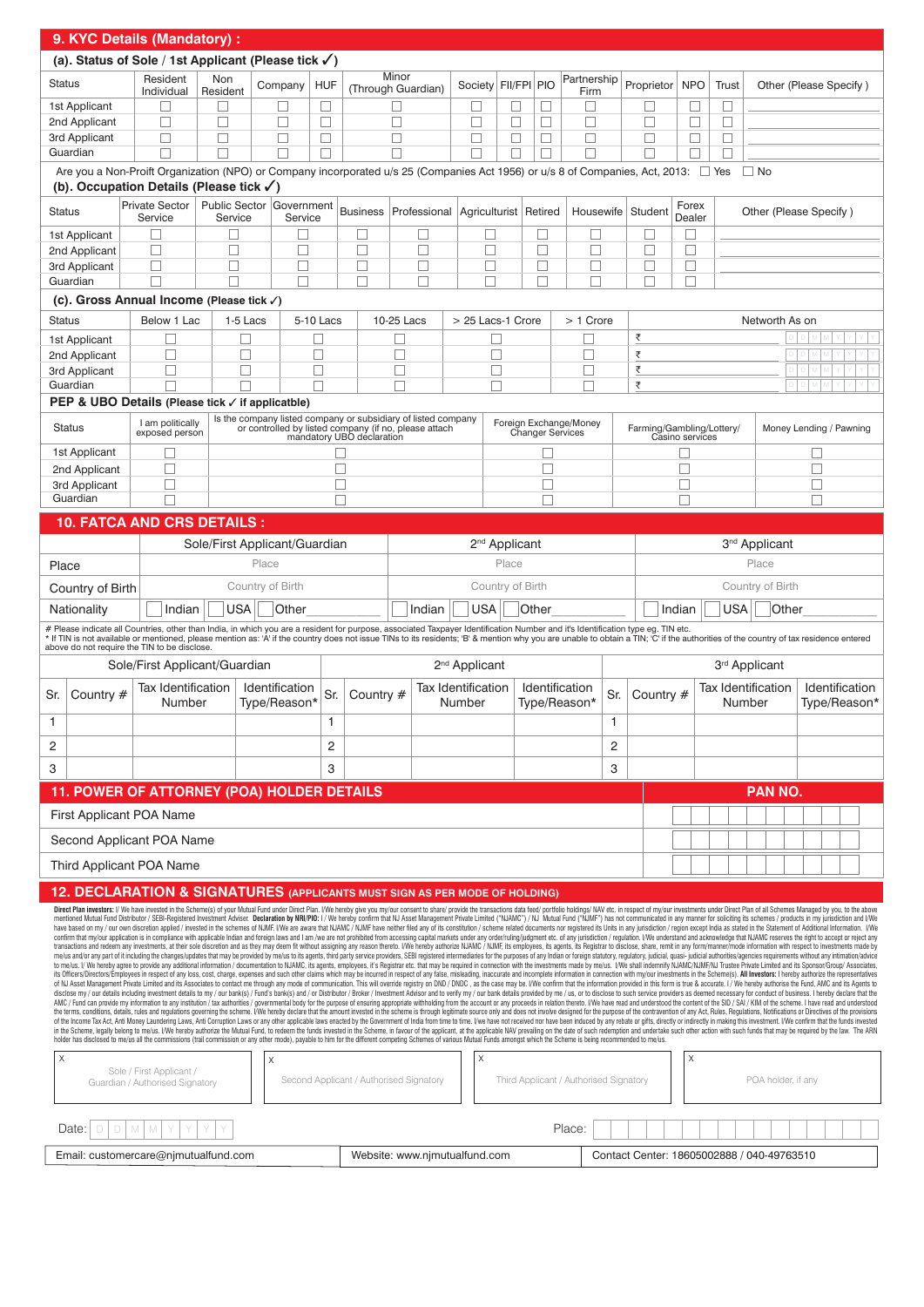**INTENTIONALLY KEPT BLANK**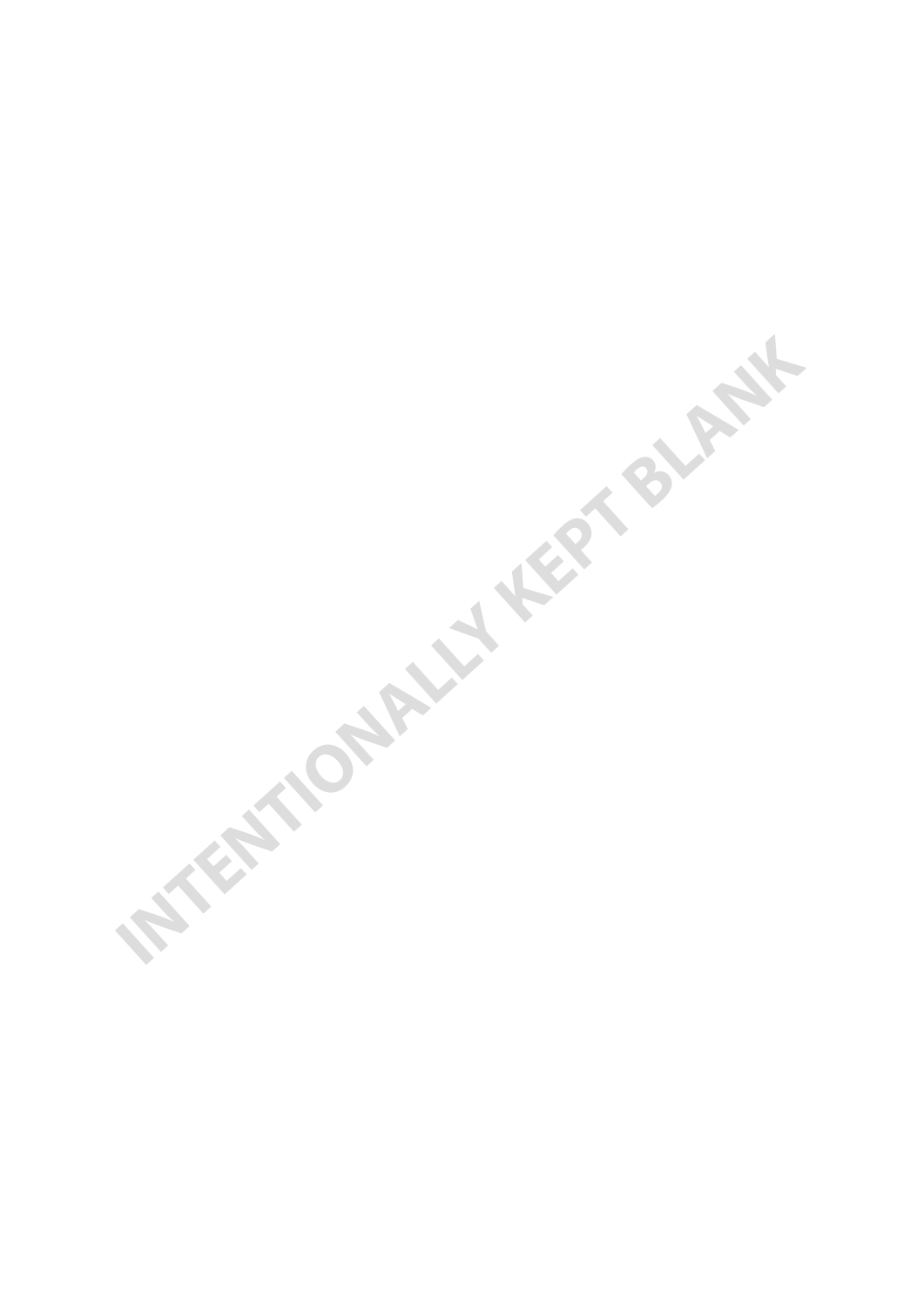|                                                                                                                                                        | <b>ONE TIME DEBIT MANDATE</b> (NACH/Direct Debit Mandate Form) (Application for Lumpsum Addition Purchases as well as SIP Registation) |  |  |  |  |  |  |  |  |
|--------------------------------------------------------------------------------------------------------------------------------------------------------|----------------------------------------------------------------------------------------------------------------------------------------|--|--|--|--|--|--|--|--|
|                                                                                                                                                        | Date                                                                                                                                   |  |  |  |  |  |  |  |  |
|                                                                                                                                                        | <b>Utility Code</b><br>NACH00000000023008                                                                                              |  |  |  |  |  |  |  |  |
|                                                                                                                                                        |                                                                                                                                        |  |  |  |  |  |  |  |  |
|                                                                                                                                                        | SB/CA/CC/SB-NRE/SB-NRO/Other<br>to debit (tick $\swarrow$ )                                                                            |  |  |  |  |  |  |  |  |
|                                                                                                                                                        |                                                                                                                                        |  |  |  |  |  |  |  |  |
|                                                                                                                                                        |                                                                                                                                        |  |  |  |  |  |  |  |  |
| <b>IFSC</b>                                                                                                                                            | or MICR                                                                                                                                |  |  |  |  |  |  |  |  |
| an amount of Rupees<br>₹<br>In Words<br>In Figures                                                                                                     |                                                                                                                                        |  |  |  |  |  |  |  |  |
| As & when presented<br>Yrly  <br>$\checkmark$                                                                                                          | <b>DEBIT TYPE</b><br>Fixed Amount V<br><b>Maximum Amount</b>                                                                           |  |  |  |  |  |  |  |  |
|                                                                                                                                                        | Phone No.                                                                                                                              |  |  |  |  |  |  |  |  |
|                                                                                                                                                        | Email ID                                                                                                                               |  |  |  |  |  |  |  |  |
| agree for the debit of mandate processing charges by the bank whom I am authorizing to debit my account as per latest schedule of charges of the bank. |                                                                                                                                        |  |  |  |  |  |  |  |  |
|                                                                                                                                                        |                                                                                                                                        |  |  |  |  |  |  |  |  |
|                                                                                                                                                        |                                                                                                                                        |  |  |  |  |  |  |  |  |
| Signature of First Holder                                                                                                                              | Signature of Second Holder<br>Signature of Third Holder                                                                                |  |  |  |  |  |  |  |  |
| Name as in Bank record<br>$\overline{2}$                                                                                                               | Name as in Bank record<br>Name as in Bank record<br>$\overline{3}$                                                                     |  |  |  |  |  |  |  |  |
|                                                                                                                                                        | Sponsor Bank Code<br>HDFC0000070<br><b>NJ Mutual Fund</b>                                                                              |  |  |  |  |  |  |  |  |

- This is to confirm that the declaration has been carefully read, understood & made by me/us. I am authorizing the user entity/ Corporate to debit my account, based on the instructions as agreed and signed by me I have understood that I am authorised to cancel/amend this mandate by appropriately communicating the cancellation / amendment request to the User entity / Corporate or the bank where I have authorized the debit.

#### **SPECIFIC TERMS & CONDITIONS FOR SIP AND BANK MANDATE**

- The SIP (Systematic Investment Plan) and Bank mandate form should be completed in English and in Block letters only. Please tick ( ) in the appropriate box ( ), where boxes have been provided. The SIP and Bank mandate form, complete<br>in all respects, should be submitted to any of the Official Points of Acceptance of Transactions.
- New Investors who wish to enroll for SIP are required to fill the Application form and one time Bank mandate form. New investors are advised to read the Statement of Additional Information (SAI), Scheme Information Document (SID) and Key Information Memorandum (KIM) carefully before investing.
- This mandate registration form will be submitted through National Automated Clearing House (NACH).
- This facility is offered to investors having Bank accounts in select banks mentioned in the link http://www.npci.org.in/. The Banks in the list may be modified/updated/changed/removed at any time in future entirely at the discretion of National Payments Corporation of India (NPCI) without assigning any reasons or prior notice. Standing instructions for investors in such Banks will be discontinued. The investor consents to agree to abide by the terms and conditions of NACH facility of NPCI. By signing this Systematic Investment Plan Application form, the Applicant(s) hereby authorises NJ Asset Management Private Limited (NJAMC), Investment manager to NJ Mutual Fund (NJMF) acting through their authorised service providers to debit the mentioned Bank A/c provided by NACH / ECS/Direct Debit Facility or any other facility for collection of SIP payments. • •
- Applicant acknowledges that NJ Mutual Fund, NJAMC or any of its associate / subsidiary / Sponsor /Directors/ Employees will not be liable in any manner whatsoever, for any transaction failures due to rejection by the investor's bank/branch, which is due to technical reasons or due to delay in registration of the NACH mandate.
- livestors are required to submit One Time Bank Mandate Form and SIP Enrollment Form along with a cancelled original»<br>cheque / self certified copy of blank cheque of Debit Bank Account (as mentioned on the One Time Bank Man Form) at least 30 calendar days before the first SIP Installment date for NACH Debit & Clearing. In case One time Bank Mandate form is already registered in the folio then the subsequent SIP registration request provided in the same folio will be processed within 12 calendar days.
- An investor can opt any day between 1 to 28 under Monthly frequency for SIP. If an investor does not mention SIP start date appropriately, the SIP will by default start from the subsequent month after meeting the minimum registration<br>requirement of 30 calendar days or 12 calendar days as applicable. If an investor does not mention SI appropriately or mention end date and also select the perpetual option, tenure of SIP will be treated as perpetual i.e. the<br>end date shall be considered as December 2099. In case an investor, who has opted for Perpetual SI intends to discontinue the same, a written communication thereof will be required to be furnished to the NJAMC Official points of acceptance.
- An investor shall also have the option to enroll for more than 1 SIP in the same scheme, same plan and in the same month. Investors are requested to submit a separate form for each SIP enrollment. The investor can choose the SIP dates from 1 to 28 of any given month for SIP registered through One Time Bank Mandate. Please note that investors can opt for more than one SIP debit on the same day. If an investor does not mention SIP Date in the application form<br>or multiple SIP dates are mentioned in the SIP Mandate or the SIP Date is unclear in the application fo the default SIP date shall be treated as 7th.
- In One time Bank mandate Investor's Signature must be as per bank records. Signature of all bank account holders required if the mode of holding in the bank account is "Joint".
- In case of minor application, NJMF / NJAMC will register standing instructions till the date of the minor attaini majority, though the instructions may be for a period beyond that date. Prior to minor attaining majority, NJMF /NJAMC shall send advance notice to the registered correspondence address advising the guardian and the minor to submit an application form along with prescribed documents to change the status of the account to "major". The account shall be frozen for operation by the guardian on the day the minor attains the age of majority and no fresh transactions shall be permitted till the documents for changing the status are received.
- Investor's Bank may charge the Investor's bank account for registration/ modification/ cancellation of bank mandate and/or SIP installment debit processing/rejection or any such services. NJMF / NJAMC or its service provider shall not be held responsible or bear any such charges.
- For details about the Scheme and its facility please refer to the SID, SAI & KIM of the respective schemes/Addendum issued from time to time carefully before investing.
- In case of insufficient balance in the investor's account on the date of SIP, the transaction shall be rejected and the NJMF / NJAMC / Bank will not retry further to debit the amount from the investor's bank account. NJMF / NJAMC or its service provider shall not be held responsible or bear any such charges.
- In case of three consecutive failures due to insufficient balance in bank account while processing a request for SIP, NJMF / NJAMC shall reserve the right to terminate the SIP without any written request from the investor.
- In case the SIP date falls on a non-business day, the immediate next business day would be considered as the date of SIP, subject to fund realisation. SIP installment will be processed only after the funds are received by the NJMF NJAMC. If the transaction(s) are delayed / not processed due to any reason including delay / non realization of the funds to the NJMF /NJAMC from the investor's bank account, then in no circumstances, NJMF /NJAMC / its service providers shall be held liable or responsible to the investor or any third party, whatsoever. In case of rejection of SIP form for any reason whatsoever, the NJMF / NJAMC will not accept/entertain any request for refund of proceeds of first cheque that would have been processed.
- Investors are requested to note that in case they wish to change their bank account details for any of their ongoing SIP, the following documents should be submitted at-least 30 days in advance of the next SIP debit date:
- (a) A request letter to change the existing bank account details for SIP transaction mentioning old and new bank account details and details of ongoing SIP transaction.

(b) New SIP Auto Debit Facility Form with new bank account details.

- Investors are requested to note that post the registration of a change in bank account, all other details of the existing SIP registration will continue to remain the same.
- Investors wishing to cancel / discontinue the SIP would need to give a written request to the Bank / NJAMC / NJMF / RTA stating that they wish to discontinue the SIP and request the Bank not to deduct any further amount from their account atleast 15 working days prior to the next execution date. Such a request shall be submitted at any official point of acceptance of the transactions. In case of One Time Mandate cancellation, all the SIPs mapped under respective One Time Bank Mandate will be cancelled automatically. The One Time Bank Mandate which is cancelled will not be available for any modes for transactions in future.
- NJMF/ NJAMC reserves the right to reject any application without assigning any reason thereof. NJMF/NJAMC in consultation with Trustees reserves the right to withdraw these offerings, modify the procedure, frequency, dates, load structure in accordance with the SEBI Regulations.
- Entry load is Not Applicable. Exit Load as applicable in the respective Scheme at the time of enrolment of SIP will be applicable.
- NJMF / NJAMC, its Sponsor / Associate / subsidiary / Directors/ Employees / its registrars and other service providers shall not be held responsible or will not be liable for any damages and will not compensate for any loss, damage etc. incurred to the investor. The investor assumes the entire risk of using this facility and takes full responsibility. Investors will not hold NJMF / NJAMC, its Sponsor / Associate / subsidiary / Directors/ Employees / its registrars and other<br>service providers responsible if the transaction is delayed or not effected or the investor bank account is advance or after the specific SIP date due to various clearing cycles of NACH Debit / local holidays / any other reason beyond the control of NJMF / NJAMC and its Service Providers.
- The NJMF/ NJAMC reserves all the rights to change these terms and conditions from time to time.
- Any dispute shall be subject to jurisdiction of Courts at Surat only.
- AMC has rights to initiate Mandate cancellation in case the Mandate is dormant i.e. if there is no transaction in the Mandate for more than 6 months. The cancellation will be initiated by the AMC after sending an email intimation to the investors.

#### **SIP Top- up Facility**

It is a facility wherein an investor who is enrolling for SIP has an option to increase the amount of the SIP installment by a fixed amount at pre-defined intervals. Thus, an investor can progressively start increasing the amount invested, allowing them to gradually increase the investment corpus in a systematic manner.

- 1. Top-up SIP facility can be availed by the investors, at the time of registration / renewal of SIP/ any time during the continuation of existing SIP by submitting the specified form in this regard. The SIP Top-up request shall be registered within 15 business days.
- 2. The minimum SIP Top-up amount is Rs. 100 and in multiples of Rs. 1/- .
- 3. SIP Top-up facility can be availed at half yearly and yearly frequencies
- 4. Default Top-up SIP Frequency and amount:
- Frequency : Yearly frequency
- Default Amount: Rs. 100 and in multiples of Rs. 1/-
- 5. In case the investor fails to specify both, i.e. the frequency for Top- Up SIP and amount for Top-up SIP, the application form may be processed as conventional SIP, subject to it being complete in all other aspects.
- 6. SIP Top-up will start with a gap of 6 months or 12 months from 1st SIP installment for half yearly or yearly frequency respectively. If the end-date of the Top-up facility is not mentioned the Top-up facility will be continued up till the tenure of the SIP. For example, if the SIP is registered up till 2099, and the end date of the Top-up facility is not mentioned; then the Top-up will continue till 2099.
- 7. SIP Top-up facility can be availed by the existing investors having SIP investment by providing a separate Top-up registration request. The First SIP Top-Up installment shall start from the next SIP installment date post SIP Top-up registration subject to completion of 6 SIP installments.
- 8. The Top-up details cannot be modified once enrolled. In order to make any changes, the investor must cancel the existing SIP with Top-up option and enroll for fresh SIP with modified Top up facility details.
- 9. The Load structure prevailing at the time of submission of the SIP application (whether fresh or extension) will apply for all the installments indicated in such application.
- 10. SIP Top-up facility shall be available for SIP Investments through One time Debit Mandate (OTM). The amount of each such SIP installment cannot exceed the Daily One Time Mandate (OTM) limit for purchases in scheme(s) of NJ Mutual Fund from all modes (lump sum as well as SIP).
- 11. The initial investment under the SIP Top-up will be subject to minimum SIP investment requirement applicable from time to time.
- 12. All other terms & conditions applicable for regular SIP will also be applicable to Top-up SIP.
- The Trustee / AMC reserves the right to change / modify the terms of the SIP from time to time on a prospective basis.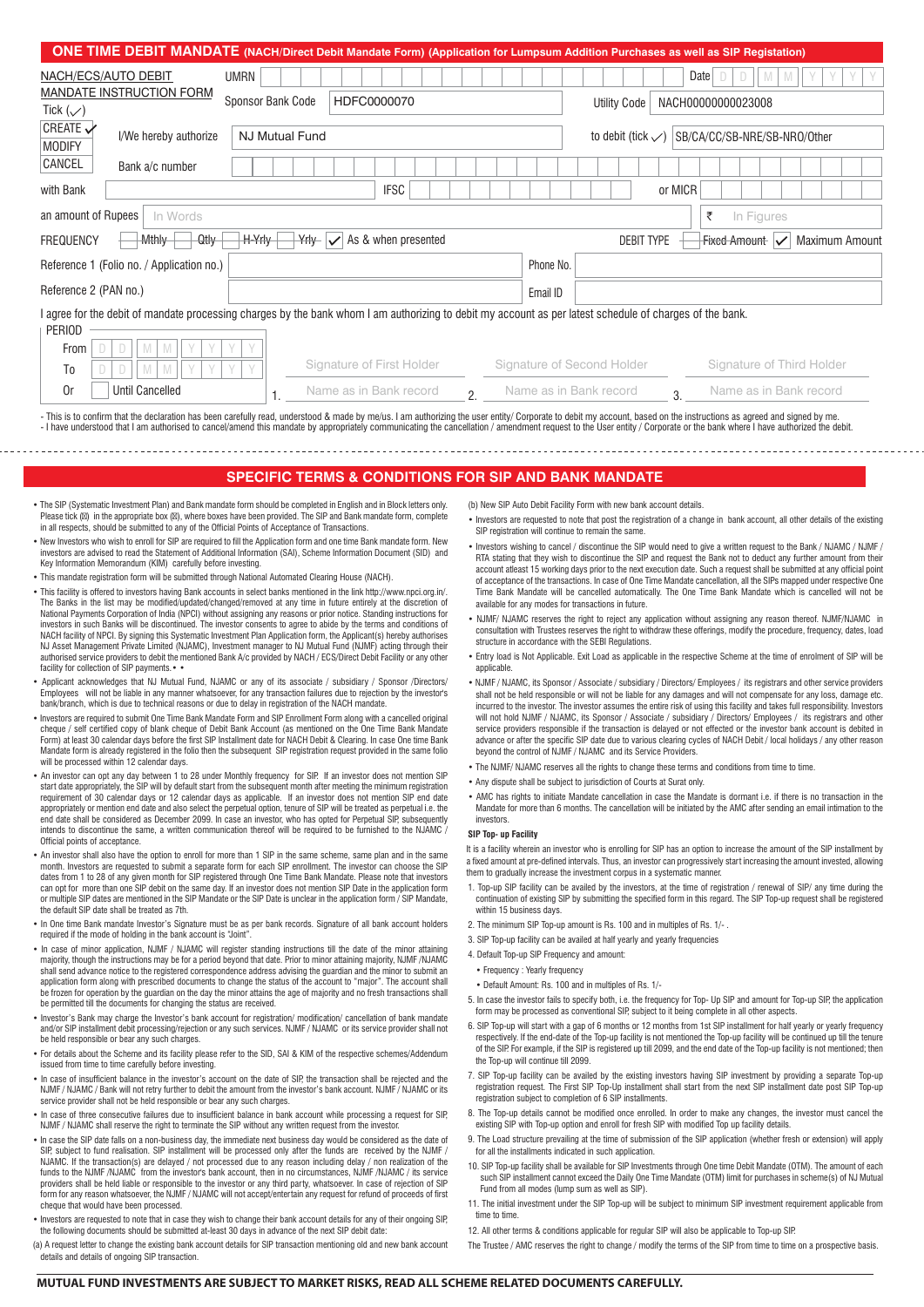### **TERM AND CONDITION FOR SYSTEMATIC WITHDRAWAL PLAN (SWP)**

This enrolment form should be completed in ENGLISH and in BLOCK LETTERS only. Please tick in the appropriate box for relevant options wherever applicable. Please do not overwrite. For any correction / changes (if any) made on the application form, the sole/all applicants (as per mode of holding opted in the folio) are requested to authenticate the same by cancelling and re-writing the correct details and counter-signing the same. This enrolment form, complete in all respects, should be submitted at any of the Official Points of Acceptance of NJ Mutual Fund. Incomplete enrolment form is liable to be rejected.

#### **Instructions For SWP:**

- 1. Unitholders are advised to read the Key Information Memorandum, Scheme information Document of the respective scheme and Statement of Additional Information carefully for Applicable NAV, Exit load and detailed Risk factors.
- 2. A single SWP Enrolment Form can be used for one Scheme / Plan / Option only. Investor should use separate forms for more than one Scheme / Plan / Option.
- 3. Signature(s) should be as it appears on the Application Form in the same order and as per the mode of holding under the folio. In case the mode of holding is joint, all Unit holders are required to sign.
- 4. The SWP Facility using this SWP request form is available only for units held in Non Demat Mode. For SWP in the units held in demat mode, investors are required to contact their Brokers and/or Depository Participants for respective Trading-Demat accounts.
- 5. The minimum withdrawal amount is Rs. 500/- and in multiple of Rs.1/-thereafter.
- 6. If the scheme/plan/option is not mentioned and there is only one scheme/plan/ option available in the folio, the same will be processed. In case there are multiple Scheme/Plan/Option available and if the same is not specified in the request, the same will be subject to rejection.
- 7. Investors can choose any date for SWP 1, 5, 12 and 20 Month In case there is any ambiguity the default date will be considered as 5th of every month. In case the "To Date" i.e. SWP end date is not mentioned, the payout will continue until the balance units are reduced to zero. **Default installments under SWP:** Where the number of installments has not been specified by the investors/Unit holder, the default number of installments shall be the applicable minimum installments i.e. 6.
- 8. The amount withdrawn under the SWP will be considered as a redemption and shall be converted into units and will be deducted from the unit balance of the Unit holder on FIFO basis.
- 9. If there is inadequate balance on the SWP date, the SWP will be processed for the balance units and the SWP will be automatically terminated and there will not be any further trigger.
- 10. Investors/ unitholders subscribing for SWP are required to submit SWP requests at least 15 business days prior to the date of first SWP and shall not be beyond 100 days from the date of submission of request.
- 11. Exit load will be charged as per the scheme's applicable load structure at the time of purchase of the units.
- 12. If the withdrawal date falls on a non-Business day, the next Business Day will be considered for processing the SWP installment and/or releasing the payment.
- 13. If the SWP request is received without NFO purchase the same will be liable to reject.
- 14. The Unit holder needs to specify the start date and the end date in the SWP from. In cases where the start date and end date has not been specified, the SWP will commence from the specified instalment day of the same month, subject to the date falling within 15 Business days of the date of submission, otherwise the SWP will commence from the specified instalment day of the immediately following month in which such request is received. Also such SWP will continue till the balance in the account becomes nil.
- 15. SWP facility may be terminated on receipt of a written notice from the Unitholder. Notice of such discontinuation should be received at least 15 Business days prior to the due date of the next withdrawal. SWP will terminate automatically if all Units are liquidated or withdrawn from the folio or pledged or upon receipt of notification of death of the first named Unitholder.
- 16. Proceeds of SWP payout will be sent only to the Default bank account that is already registered for the aforesaid folio. The payout of funds under SWP will be at NAV after deducting the applicable exit load, TDS etc. for the respective transaction. In case you wish to change the bank account fill in a Common Transaction Slip.
- 17. NJMF/ NJAMC reserves the right to reject any application without assigning any reason thereof. NJMF/NJAMC in consultation with Trustees reserves the right to withdraw these offerings, modify the procedure, frequency, dates, load structure in accordance with the SEBI Regulations.
- 18. NJMF / NJAMC, its Sponsor / Associate / subsidiary / Directors/ Employees / its registrars and other service providers shall not be held responsible or will not be liable for any damages and will not compensate for any loss, damage etc. incurred to the investor. The investor assumes the entire risk of using this facility and takes full responsibility. Investors will not hold NJMF / NJAMC, its Sponsor / Associate / subsidiary / Directors/ Employees / its registrars and other service providers responsible if the transaction is delayed or not effected or the investor bank account is credited with delay or after the specific SWP payout date due to various clearing cycles / local holidays / any other reason beyond the control of NJMF / NJAMC and its Service Providers.
- 19. The NJMF/ NJAMC reserves all the rights to change these terms and conditions from time to time.
- 20. Any dispute shall be subject to jurisdiction of Courts at Surat only.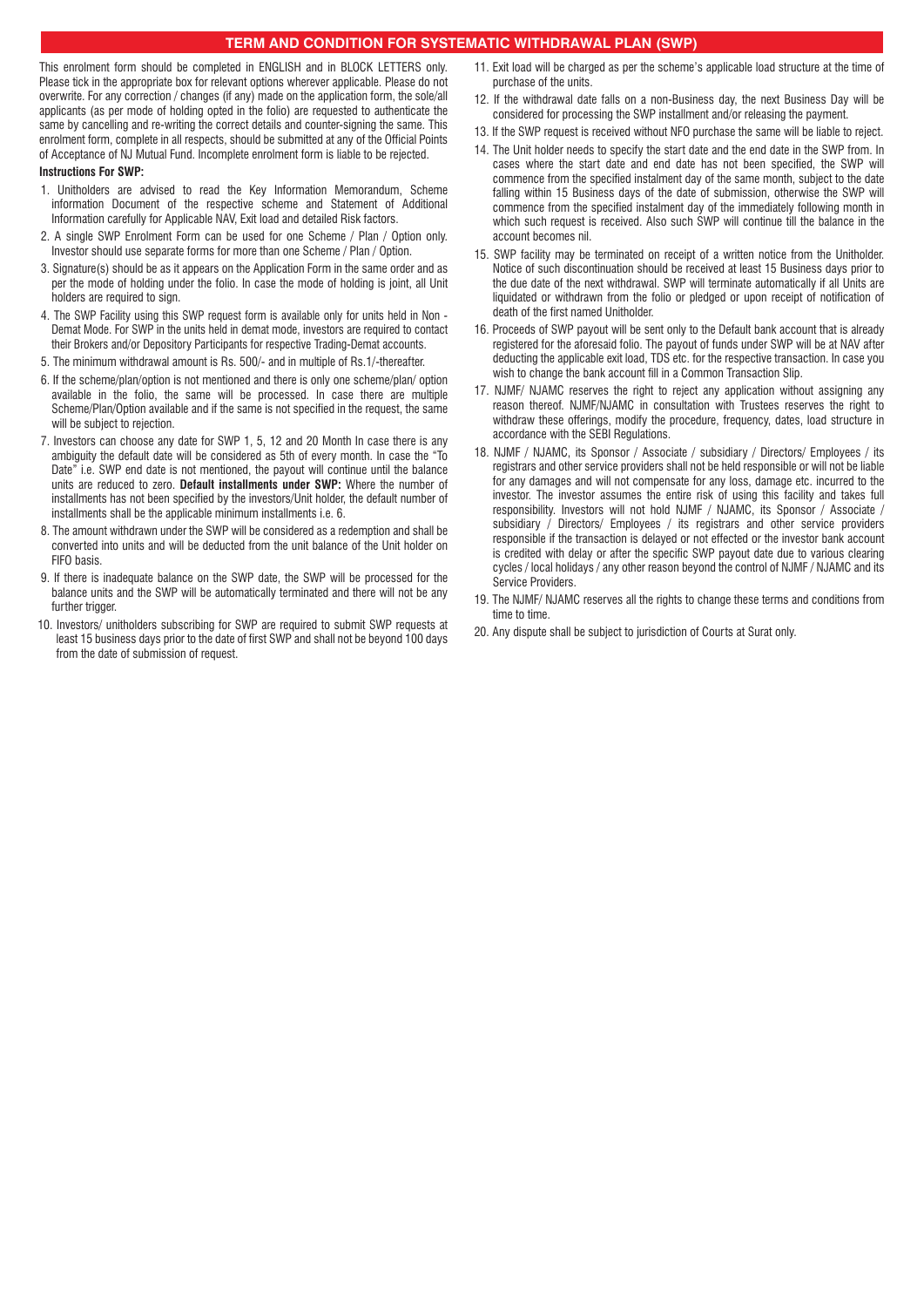### **INSTRUCTIONS TO INVESTORS FOR FILLING UP THE COMMON APPLICATION FORM**

#### **1. GENERAL INSTRUCTIONS**

- 1. Please read the Key Information Memorandum, Scheme Information Document (SID) and Statement of Additional Information (SAI) containing the terms of offer carefully before investing. In the SID your attention is particularly drawn to the risk factors of investing in the Scheme and also the sections "Who can't invest" and "Important note on Anti Money Laundering, KYC & investor protection".
- 2. Applications from residents of the United States of America (U.S.A), Canada and any other restricted jurisdiction Financial Action Task Force (FATF) declared Non Compliant Countries or Territories (NCCTs) will not be accepted.
- 3. All applicants are deemed to have accepted the terms subject to which the offer is being made and bind themselves to the terms upon signing the Common Application Form and tendering the payment.
- 4. Common Application Form should be filled legibly in ENGLISH in BLOCK letters using Black or Dark Blue ink. Incomplete application forms are liable to be rejected. Please refer to the checklist at the end of the application form to ensure that the requisite details and documents have been provided in order to avoid unnecessary delays and / or rejection of your application.
- 5. Please strike out any section that is not applicable. Correction/Cancellation on any of the mandatory information should be countersigned by the investor.

#### **2. APPLICANT INFORMATION**

- 1. Name should be given in full without any abbreviations. Preferably write exactly as it appears in your Bank Account or as it appears in the incorporation document as the case may be.
- 2. Name, Date of birth of the Minor, Name of Parent/Legal Guardian and relationship with minor is mandatory for investment on behalf of Minor applicant.
- 3. Name of the Contact Person, Email email address and Mobile No. should be mentioned in case of investments by Company, Body Corporate, Trust, Society, FII and other non-individual applicants.
- 4. The signature should be in English or in any of the Indian languages. Thumb Impressions must be attested by a magistrate or a notary public or a special executive magistrate under his/her official seal. Application by minor should be signed by the guardian. In case of H.U.F., the Karta should sign on behalf of the H.U.F. In case the applicants are more than one, all the applicants should sign the application form, irrespective of mode of holding.
- 5. The designated Investor Service Center/ Collection Center will affix time stamp/manual stamp and return the acknowledgement slip from the application form, to acknowledge receipt of the Application. No separate receipt will be issued for the application money.
- 6. Please fill in all the fields to prevent rejection of your Common Application Form. Please refer to the checklist provided at the end of the Common Application Form to ensure that the necessary details and attachments are made available. The application complete in all respects along with the cheque/ fund transfer instructions must be submitted to the nearest designated Investor Service Center/Collection Center. Applications which are incomplete, invalid in any respect or not accompanied by cheque or fund transfer instructions for the amount payable are liable to be rejected
- 7. Investors must write the Application Form number / Folio number on the reverse of the cheques accompanying the Application Form.
- 8. Direct application Investors are requested to mention the correct distributor Code in the Application Form. In case, the investor is directly applying, then they should clearly mention "DIRECT" in the column mentioned Name and Distributor Code, in all such cases where applications are not routed through any distributor/agent/broker. In cases where unit holder uses a pre-printed Broker Code , unit holder should cancel the ARN No/ Broker Code, write 'DIRECT' in the said column and it should also be counter signed by the First unit holder.
- 9. In case of NRI investment, complete postal address should be stated. P.O. Box address alone is not sufficient. NRIs/ FIIs should necessarily state their overseas address failing which application may be rejected. In addition, Indian address should be stated for correspondence.
- 10. Investment through constituted Attorney should necessarily be signed by the constituted Power of Attorney holder.
- 11. Some additional details are required for validating your identity for certain transactions / Communications. Hence please fill the parent's name in case of first applicant and date of birth of all unit holders.
- 12. Please provide email ID & Mobile Number, this will help us send investment / product related communication and resolve any queries more promptly.
- 13. In the event the application has more than one investor and the mode of holding is not specified in the application form, the default option for holding would be considered to be "anyone or survivor". However, in all such cases, communications, proceeds of all IDCW/redemption will be paid to the first named holder.

#### **3. EMAIL COMMUNICATION**

For those unit holders who have provided an email address, the AMC will send the communication by email. Unitholders who receive email statements may download the documents after receiving email from the Mutual Fund. In case the Unit holder experiences any difficulty in accessing the electronically delivered documents, the Unit holder shall promptly advise the Mutual Fund to enable the Mutual Fund to make the delivery through alternate means. Failure to inform the Mutual Fund of such difficulty within 24 hours after receiving the email will serve as a confirmation regarding the acceptance by the Unitholder of the account statement.

It is deemed that the Unit holder is aware of all security risks including possible third party interception of the documents and contents of the documents becoming known to third parties. For ease of communication, the first applicant's own email ID and mobile number should be provide. Subsequent Account Statements/Newsletters / Annual Reports / Other statutory information/Disclosures (as permitted under SEBI (Mutual Funds) Regulations, 1996) will be sent to each Unit holder by e-mail. Investors are requested to provide

their e-mail address for the same and this will also help us resolve your queries more promptly. Unitholders who have provided email id will be sent all communications/reports as mentioned above by email only and no physical communications will be sent. Any change in the e-mail address should be communicated to nearest designated Investor Services. MF/Registrars are not responsible for e-mail not reaching the investor and for all consequences thereof. In case the Unit holder experiences any difficulty in accessing the electronically delivered documents, the AMC will arrange for the same through physical mode on receipt of request for the same. It is deemed that the Unitholder is aware of all security risks including possible third party interception of the documents and contents of the documents becoming known to third parties.

#### **4. BANK ACCOUNT DETAILS**

It is mandatory to attach cancelled original cheque / self certified copy of blank cheque / self certified Bank Statement / first page of the Bank Pass book (bearing account number and first unit holder name on the face of the cheque/ Bank Pass Book/ Bank Statement) is required as an incremental additional document in case of: a. Registration of the investor's Bank Mandate at the time of investment b. Subsequent change in the investor's Bank Mandate.

SEBI Regulations have made it mandatory for investors to mention the Bank Name & address of branch and bank Account Number in their Investment application form in order to protect the interest of investors from fraudulent encashment of cheques. For registering multiple bank account please fill separate Form for Registering/ Adding Multiple Bank Accounts. Individuals / HUF can register upto 5 bank accounts and Non Individuals upto 10 bank accounts. For further information please refer SAI.

#### **5. PAN DETAILS**

It is mandatory for all investors to quote their Permanent Account Number (PAN) (except MICRO SIP Investments) and submit self certified copy of the PAN card issued by the Income Tax Department irrespective of the amount of investment, while making an application for Purchase of Units. In case of joint holding, PAN details of all holders should be submitted. In case the application is on behalf of minor, PAN details of the Guardian must be submitted. Investors residing in the state of Sikkim are exempt from the mandatory requirement of PAN proof submission; however sufficient documentary evidence shall have to be submitted for verifying that they are residents of the State of Sikkim. Applications without the aforesaid details are liable to be rejected without any reference to the investors. Central Board of Direct Taxes vide its gazette notification G.S.R 112 (E) dated February 12, 2020 inserted rule 114AAA in the Income Tax Rule, which made Aadhar linking mandatory with PAN for all PAN holders on or before September 30, 2021 or such extended timeline as may be prescribed in this regard, post which if PAN is not linked with Aadhar, then PAN of such person shall become inoperative immediately.

#### **6. INVESTMENT DETAILS**

Investors should indicate the Option for which the application is made. In case Investors wish to opt for both the Options, separate Application form will have to be filled. In case applications are received where option/ sub-option for investment is not selected the default option/ Sub option as prescribed in SID will be applicable. Investors have the option to sweep their IDCW in any other Open-ended Scheme of the Fund at the applicable NAV based prices, irrespective of minimum application amount and eligibility requirements of the scheme in which such IDCW is being invested.

If the scheme name on the application form and on the payment instrument are different, the application will be processed and units allotted at applicable NAV of the scheme mentioned in the application / transaction slip duly signed by investor(s).

#### **7. IN CASE MINOR APPLICANT**

#### **A. On behalf of Minor's accounts:**

- a. The Minor shall be the first and sole holder in the account.
- b. No Joint holders are allowed. In case an investor provides joint holder details, these shall be ignored.
- c. Guardian should be either a natural guardian (i.e. father or mother) or a court appointed legal guardian.
- d. Guardian should mention the relationship with Minor and date of birth of the Minor on the application form.
- e. A document evidencing the relationship and date of birth of the Minor should be submitted along with the application form. Photo copy of any one of the following documents can be submitted a) Birth certificate of the minor or b) school leaving certificate / mark sheet of Higher Secondary board of respective states, ICSE CBSE etc. c) Passport of the minor d) Any other suitable proof evidencing the relationship.
- f. Where the quardian is not a natural quardian (father or mother) and is a court appointed legal quardian, suitable supporting documentary evidence should be provided.
- g. If the mandatory details and/or documents are not provided, the application is liable to be rejected.

#### **B. Minor attaining majority (MAM)**

a. In case of a minor investor attaining the age of majority (i.e. completes 18 years of age), the AMC / Registrar will send 30 days advance notice advising the guardian and minor to submit an application along with prescribed documents for changing the status in the Fund's records from 'Minor' to 'Major'.

List of documents required for minor attaining major are duly filled MAM form, copy of PAN Card of the applicant, KYC Acknowledgment or a duly competed KYC form, a cancelled cheque leaf with the applicant's name pre-printed or the applicant's latest Bank Statement/Passbook and Nomination Form.

b. The guardian shall not be allowed to undertake any financial or non-financial transactions from the date of the minor attaining majority. Accordingly all existing standing instructions like SIP, SWP & STP, if registered for a period beyond the date on which the minor attains majority, will cease to be executed from the date of the minor attaining majority.

The unitholder (erstwhile minor) will need to submit a fresh SIP, STP, SWP mandate in the prescribed form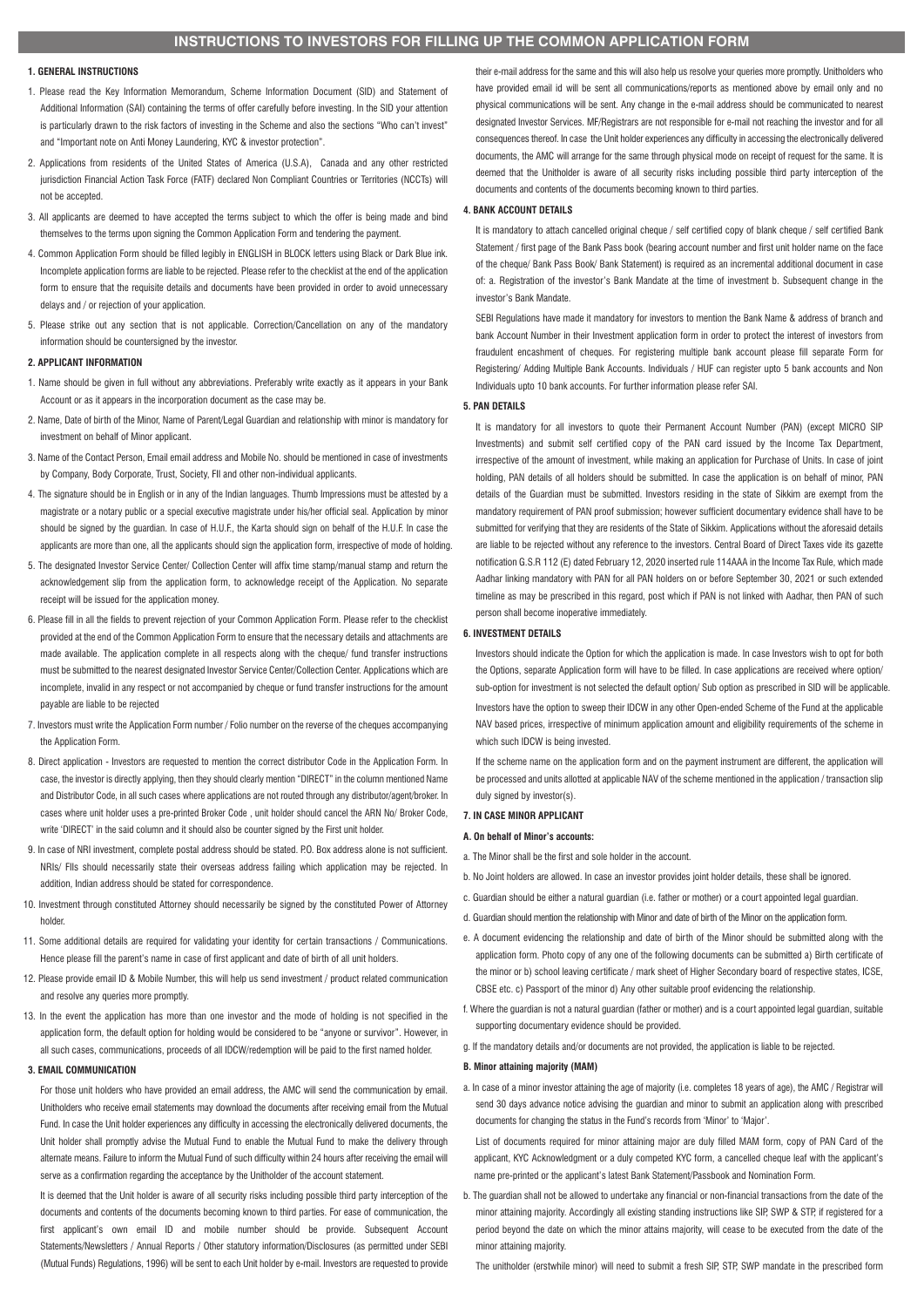### **INSTRUCTIONS TO INVESTORS FOR FILLING UP THE COMMON APPLICATION FORM**

while applying for change in status from minor to major, in order to continue the SIP, STP, SWP. The minor's account shall be frozen for operation by the guardian on the day the minor attains the age of majority and no further customer-initiated transactions shall be permitted till the the status is changed from minor to major.

- c. Before submitting the MAM application form for change in status from Minor to Major, the unitholder should i. Apply for PAN & obtain a PAN card;
	- ii. Complete the KYC process; and

iii. Change his/her status in his/her existing bank account from Minor to Major OR open a new bank account immediately upon becoming a major and procure a new cheque book with his/her name pre-printed on the cheque. Only after fulfilling the above steps, he/she should submit the prescribed MAM form duly completed to the AMC/ Registrar along with the requisite supporting documents.

#### **C. Change in Guardian:**

In case there is a change in guardian of the minor, the new guardian must be either a natural guardian (mother/father) or court appointed guardian and such guardian will have to provide valid prescribed document/s prior to registering the guardianship including Know Your Customer (KYC) related evidence and bank attestation of his/her signature from the Branch Manager of the bank with whom his/her name is registered as the guardian of the minor.

Prescribed form pertaining to Minors DoB and details of Guardian, change in Guardian of Minor, change in status from minor to major and Bank attestation of account details and account holder signature is available on our website www.njmutualfund.com

#### **8. MODE OF PAYMENT**

- 1. As per AMFI best practice guidelines on 'Risk mitigation process against third party cheques in mutual fund subscriptions'. NJ Mutual Fund shall not accept applications for subscriptions with third party payment instruments. For further information please refer SAI.
- 2. Investors may make payment by cheque payable locally in the city where the application form is submitted at AMC/Kfin ISC's or electronic mode such as RTGS/NEFT directly to Mutual Fund Collection account
- 3. The cheque should be drawn on any bank which is situated at and is a member/sub member of the bankers clearing house. Cheque drawn on the bank not participating in the clearing house will not be accepted.
- 4. Payment through Stock invest, outstation cheques and cash will not be accepted.
- 5. The cheque should be drawn in favor of Scheme and should be crossed 'Account Payee Only'.
- 6. Returned cheques will not be presented again for collection and the accompanying application will be rejected.
- 7. Single cheque for investments in multiple Schemes and multiple cheques for investments in Single Scheme will not be accepted.
- 8. In case of investment through electronic mode (RTGS/ Transfer letter), you are requested to contact the nearest AMC/ Kfin ISC for the Bank Account Number to which the purchase/additional purchase amount is to be credited.

#### 9. NRI / FII's

Repatriation basis: - Payments by NRIs/FIIs may be made by way of cheques drawn on non-resident external accounts payable at par and payable at the cities where the Investor Service Centers are located.

Non-Repatriation basis:- NRIs investing on a non repatriable basis may do so by issuing cheques drawn on Non-Resident Ordinary (NRO) account payable at the cities where the Investor Service Centers are located.

10. In case of payment through electronic mode (RTGS/NEFT or Transfer Letter), need to provide the bank acknowledgement copy along with purchase application.

#### **9. PAYMENT OF REDEMPTION /IDCW PAYOUT**

Investors are requested to provide the following details along with the mandatory requirement of bank account details (bank, branch address, account type and account no.) in the application form for electronic fund transfer (EFT) of IDCW PAYOUTS / redemption amount to the unit holders bank account. AMC will automatically extend this facility to all unit holders in case the bank account as communicated by the unit holder is with any of the bank providing EFT facility.

a. The 11 digit IFSC (Indian Financial System) Code b. The 9-digit MICR (Magnetic Ink Character Recognition) number appearing next to the cheque number in the cheque leaf (Please attach copy of the cancelled cheque for verification) Based on the above information AMC will enable secure transfer of your redemption and IDCW PAYOUTS via the various electronic mode of transfers RTGS/NEFT/Direct Credit mode that are available in the banking system).

This facility of EFT is safe and fast and eliminates the potential risk of loss of instruments in transit through **12.PURCHASE/REDEMPTION OF UNITS THROUGH STOCK EXCHANGE INFRASTRUCTURE** physical mode. The Mutual Fund, however, reserves the right to issue a cheque / demand draft to unit holders residing at locations where this facility is not available.

"If the remittance is delayed or not affected for reasons of incomplete or incorrect information, AMC cannot be held responsible". For validation of IFSC/MICR code, investor is required to attach the cancelled cheque/copy of cheque (PSU banks account holders to provide the front page of pass book along with cheque copy). If these documents are not provided the fund will not be responsible consequent delay in receipt of payment. Fund is also not responsible for bankers delay.

Amounts can be distributed under the IDCW option out of investors capital (equalization reserve), which is part of the sale price that represents realized gains. However, investors are requested to note that the distribution of the amount under the IDCW option is not guaranteed and subject to the availability of distributable surplus

#### **10. NOMINATION DETAILS**

Applicants applying for Units singly/jointly can make a nomination at the time of initial investment or during subsequent investments.

- 1. The nomination can be made only by individuals applying for /holding units on their own singly or jointly. Non-individuals including society, trust (other than a religious or charitable trust), body corporate, partnership firm, Karta of Hindu Undivided Family, holder of Power of Attorney cannot nominate, nomination is not allowed in a folio held on behalf of a minor. All holders will have to sign request for nomination or cancellation of nomination, even if the mode of holding is not joint. Nomination cannot be signed by Power of Attorney (PoA) holders.
- 2. A minor can be nominated and in that event, the name and address of the guardian of the minor nominee shall be provided by the Unit Holder. Nomination can also be made in favor of the Central Government, State Government, a local authority, any person designated by virtue of his office or a religious or charitable trust.
- 3. A Non-Resident Indian can be a Nominee subject to the exchange control regulations in force, from time to time.
- 4. Nomination in respect of the units stands rescinded upon the redemption/ transfer/ transmission of units.
- 5. Transmission of units in favour of a Nominee shall be a valid discharge by the Asset Management Company (AMC) against the legal heir.
- 6. The cancellation of nomination can be made only by those individuals who hold units on their own behalf singly or jointly and who made the original nomination. On cancellation of the nomination, the nomination shall stand rescinded and the AMC/ Fund/ Trustees shall not be under any obligation to transmit the units in favour of the Nominee.
- 7. Nomination shall maintained at the folio / account level and shall be applicable for all schemes in the folio / account. 8. A Nominee cannot be a resident of US & Canada.
- 
- 9. AMC will not accept requests for redemption from a claimant pending completion of the transmission of units in favour of the claimant. Accordingly, the AMC will first accept and process the request for transmission of units with proper documentation and only thereafter accept and process the redemption request.
- **11. PREVENTION OF MONEY LAUNDERING AND KNOW YOUR CUSTOMER (KYC) According to SEBI Guidelines under 'The Prevention of Money Laundering Act, 2002',**

Mutual Funds are required to follow enhanced know your customer (KYC) norms. Further, SEBI has also notified SEBI (KYC Registration Agency) Regulations, 2011 on December 23, 2011 with a view to bring uniformity in KYC requirements for the securities market and to develop a mechanism for centralization of the KYC records. Accordingly the following procedures shall apply:

SEBI has introduced a common KYC Application Form for all the SEBI registered intermediaries viz. Mutual Funds, Portfolio Managers, Depository Participants, Stock Brokers, Venture Capital Funds, Collective Investment Schemes, etc. New Investors are therefore requested to use the common KYC Application Form and carry out the KYC process including IPV with any SEBI registered intermediaries including mutual funds. The KYC Application Forms are also available on our website www.njmutualfund.com

The Fund shall perform the initial KYC of its new investors and may undertake enhanced KYC measures commensurate with the risk profile of its investors in line with the aforementioned circulars/circulars issued by SEBI in this regard from time to time. The Fund shall upload the details of the investors on the system of the KYC Registration Agency ("KRA"). The Registrar & Transfer Agent of the Fund viz. KFin Technologies Private Limited ("Kfin") may also undertake the KYC of the investors on behalf of the Fund. On receipt of the KYC documents from the Fund, the KRA shall send a letter to the investor within SEBI stipulated timelines, confirming the details thereof.

Once the investor has done KYC with a SEBI registered intermediary, the investor need not undergo the same process again with another intermediary but can submit the letter/acknowledgment issued by the KRA.

It is mandatory for intermediaries including mutual funds to carry out IPV of its new investors. The IPV carried out by any SEBI registered intermediary can be relied upon by the Fund. NJ Asset Management Private Limited and NISM/AMFI certified distributors who are Know Your Distributor (KYD) compliant are authorized to undertake the IPV for mutual fund investors. Further, in case of any applications received directly (i.e. without being routed through the distributors) from the investors, the Fund may rely upon the IPV (on the KYC Application Form) performed by the scheduled commercial banks.

Existing KYC compliant investors of the Fund can continue to invest as per the current practice. However, existing investors are also urged to comply with the new KYC requirements including IPV as mandated by SEBI.

Application Form not accompanied by KYC Application Form or letter/acknowledgment issued by KRA may be rejected by the Fund. The KYC compliance status will be validated with the records of the KRA.AMC reserves the right to call for any additional information from the investors/applicant/reject applications/subsequent application in order to fulfill the requirements of PMLA norms prescribed by SEBI/PMLA Regulation from time to time.

The investors may subscribe to the Units in the "Growth "option and "IDCW" option of the Scheme through Mutual Fund Service System ("MFSS") platform of National Stock Exchange of India Limited ("NSE"), "BSESTAR MF" platform of Bombay Stock Exchange of India Limited ("BSE") and Indian Commodity Exchange Limited (ICEx) or any such other exchange providing Mutual Fund subscription facility, as and when units are available for transactions on such exchanges.

Please refer Scheme Information Document(s) of the Scheme(s) for further details.

#### **13. Legal Entity Identifier**

RBI vide circular dated January 2021 on "Introduction of Legal Entity Identifier for Large Value Transactions in Centralized Payment Systems" decided to introduce the LEI system for all payment transactions of value INR 50 crore and above for Real Time Gross Settlement (RTGS) and National Electronic Funds Transfer (NEFT) from April 1, 2021. In view of the same it will be mandatory to include 20-digit Legal Entity Identifier (LEI) information while initiating any transaction of value INR 50 crore and above by entities (non-Individual) for purchase and redemption transaction.